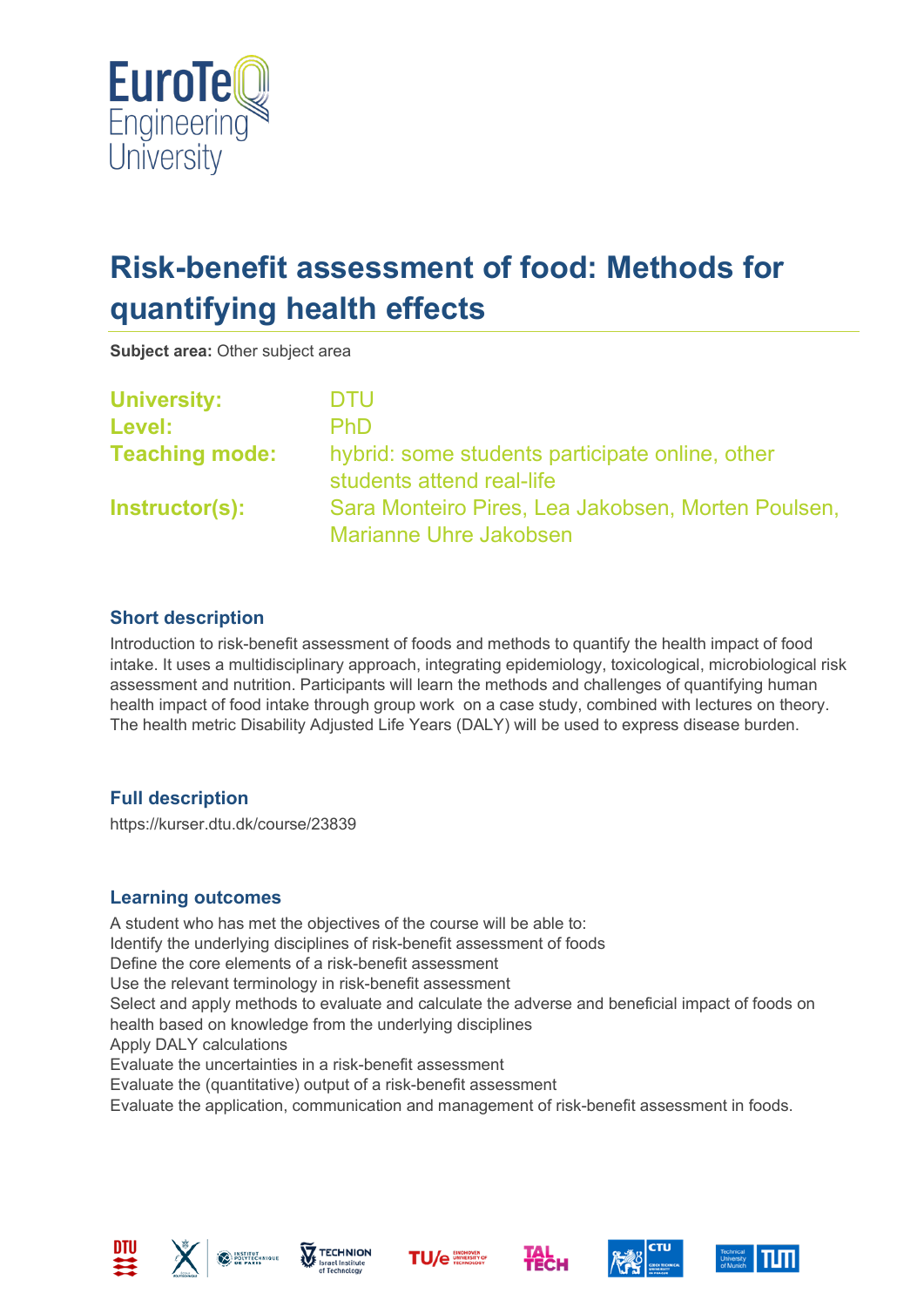

## **General information**

| <b>Contact hours per week:</b> | 37.5                                                                                                                                                                                                                                                                                                                                                    |
|--------------------------------|---------------------------------------------------------------------------------------------------------------------------------------------------------------------------------------------------------------------------------------------------------------------------------------------------------------------------------------------------------|
| <b>Total workload:</b>         | 90 workhours (in student hours for the whole course)                                                                                                                                                                                                                                                                                                    |
| <b>ECTS credits:</b>           | 3.5                                                                                                                                                                                                                                                                                                                                                     |
| Language:                      | English                                                                                                                                                                                                                                                                                                                                                 |
|                                |                                                                                                                                                                                                                                                                                                                                                         |
| <b>Course start date:</b>      | 04 November 2022                                                                                                                                                                                                                                                                                                                                        |
| Course end date:               | 11 November 2022                                                                                                                                                                                                                                                                                                                                        |
| Add. info about start date:    | Course starts 4 November and continues 7-11 November 2022. For<br>questions please contact Sara M. Pires at smpi@food.dtu.dk                                                                                                                                                                                                                            |
| Weekly teaching day/time:      | 9-16h30                                                                                                                                                                                                                                                                                                                                                 |
| Time zone:                     | CET (Denmark, Germany, France, Netherlands, Switzerland, Czech<br>Republic)                                                                                                                                                                                                                                                                             |
| <b>Further information:</b>    |                                                                                                                                                                                                                                                                                                                                                         |
|                                |                                                                                                                                                                                                                                                                                                                                                         |
| <b>Prerequisites:</b>          | The course is well suited for Ph.d. students from DTU as well as other<br>(international) universities. It is anticipated that students have a<br>background in at least one of the underlying disciplines (nutrition, food<br>safety, epidemiology), but there are no specific prerequisites. When in<br>doubt, please contact the course responsible. |
| <b>Activities and methods:</b> | Lectures, Group work, Self-study, Exercises                                                                                                                                                                                                                                                                                                             |
| Presence on campus:            | the duration of the course                                                                                                                                                                                                                                                                                                                              |

## **Final examination**

| Form:                        | oral             |
|------------------------------|------------------|
| Date:                        |                  |
| Location/format:             | online           |
| <b>Re-sit possibility:</b>   | yes              |
| <b>Transcript available:</b> | After the course |
| Add. info/requirements:      |                  |

## **Registration**

To register for this course, follow the registration requirements of your **home university** as specified here: [www.euroteq.eu/courses-registration.](http://www.euroteq.eu/courses-registration)